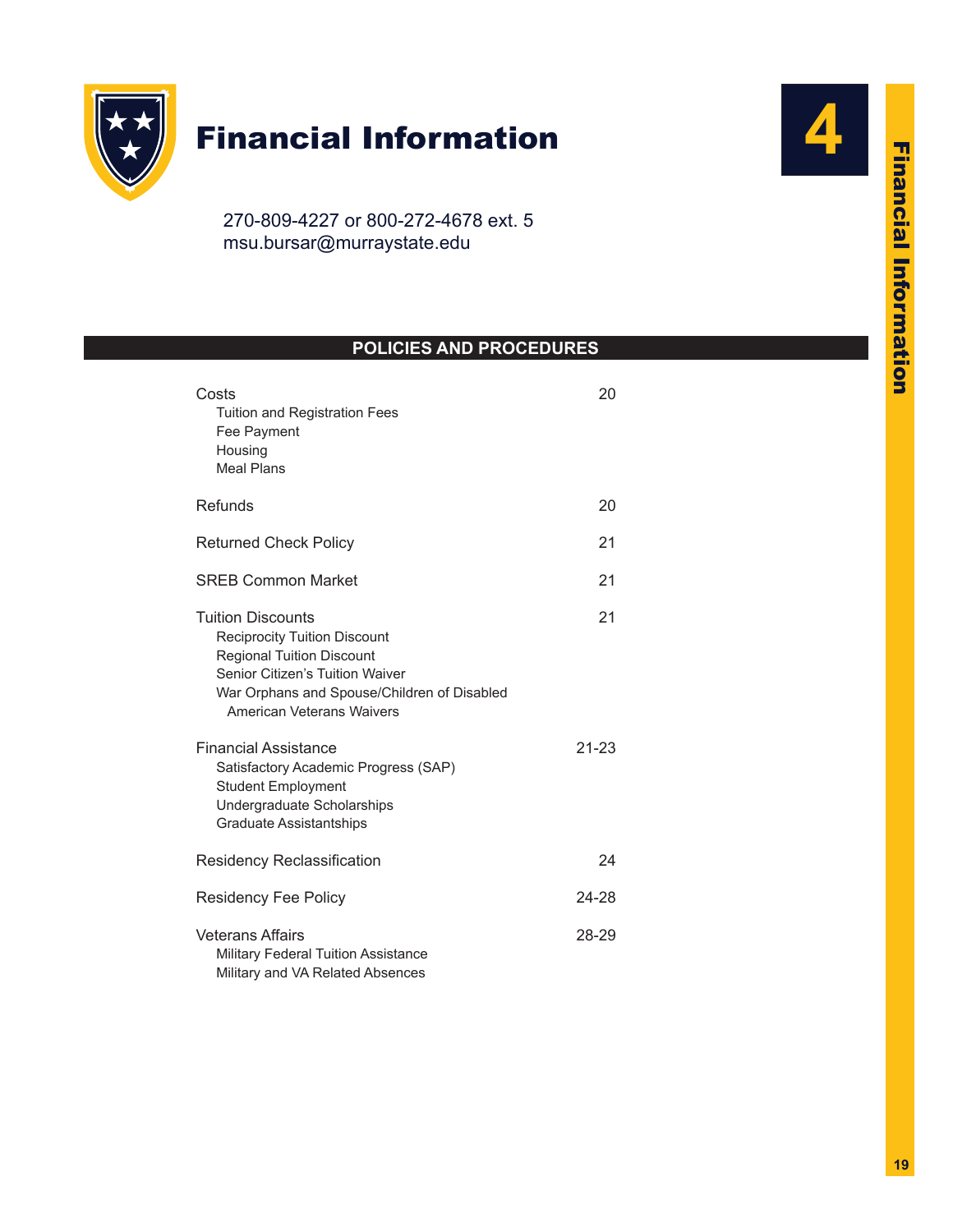## <span id="page-1-0"></span>**Costs**

**A student who is classified as a graduate or doctoral student will be assessed graduate or doctoral fees for all courses, regardless of course level.** All fees, including applicable room and board, must be paid by noon on the due date shown on the semester billing statement (see *Fee Payment* section below). Students who do not make payment of required fees are not registered students. All fees imposed by the university are subject to change without notice by action of the Murray State University Board of Regents.

All accounts owed by a student to the university must be paid in full before the student is entitled to receive a degree, a transcript, a record of grades, schedule classes for preregistration, or to enroll in classes.

#### **Tuition and Registration Fees**

Refer to *Tuition and Costs* on the Murray State University website: www.murraystate.edu/admissions/bursarsoffice.

#### **Fee Payment**

Payments are due by noon on the due date shown on the semester billing statement. Payments can be made online using an electronic check from a checking or savings account, debit card, or credit card through Pay-Path®. There is a 2.85% or minimum \$3 charge if making payment by credit card. Other payment methods do not have an additional charge and include checks, money orders, and cashier's checks. Other payments may be mailed to the **Cashier's Office**, 200 Sparks Hall, Murray, KY 42071.

**Payment options.** Payment arrangements with appropriate payment must be made with the Bursar's Office when parents and/or students are unable to make payment in full from personal funds by noon on the due date shown on the semester billing statement. Accounts with a balance of \$200 or less are due in full.

Acceptable payment arrangements consist of the following:

- Payment of all fees in full by noon on the due date as published by MSU each semester and as posted on students *myGate* accounts. Credit cards, debit cards and checks are acceptable.
- Enrollment in the Murray State University Payment Plan (MSUPP) with appropriate payment. **Note:** There is a \$30 fee to enroll in the payment plan. Students will enroll in the payment plan via their *myGate* account. Acceptable third-party agencies are foreign embassies, vocational rehabilitation, Kentucky state agencies, Veterans Affairs, Department of Labor, Fort Campbell, TAA, WIA, and company direct billing.

Payment must be credited to student's account in order to be officially enrolled at MSU and have access to *Canvas.*

**Late registration fee.** The late registration period begins approximately 14 calendar days prior to the first day of classes. (See the official university calendar under Racer Tools at [www.murraystate.](www. www.murraystate.edu) [ed](www. www.murraystate.edu)u or at<www.murraystate.edu/admissions/bursarsoffice>for exact dates.) All current or returning students registering for the semester for the first time during the late registration period will be assessed a late registration fee. Failure to make payment by the published due dates will cause the student's class schedule to be dropped (purged) from the computer system. **Students who elect to reschedule after their original schedules have been officially purged will be assessed a late registration fee.**

**Schedule change fee.** Schedule changes made after the published deadline date to do so may be subject to a \$50 schedule change fee. Please review the Academic Calendar for published add and drop dates, [www.murraystate.edu/academics/academiccalendar](http://www.murraystate.edu/academics/academiccalendars.aspx)s.

## **Housing**

All freshmen and sophomores who have not reached their 21st birthday prior to the first day of registration as it appears in the

university academic calendar will be required to live in university housing and to purchase one of the available university food services meal plans.

Exempted from this requirement are students who are veterans of at least two years of active military service; students who daily commute from the permanent, legal residence of their parents or legal guardian (within a 50 mile radius); students who are married and living with their spouse; students who have resided in a university residential college four semesters, excluding summer terms; nonregional tuition students who have obtained junior status (sixty hours earned); regional tuition students who have obtained senior status (ninety hours earned); and students who have been enrolled full time at a postsecondary institution for four semesters, excluding summers.

Freshmen, sophomores, and juniors whose legal residence is in one of the regional tuition counties of Alabama, Arkansas, llinois, Indiana, Missouri, Ohio, and Tennessee and who accept the regional tuition discount are also required to live in university housing.

For complete housing regulations, rules, discounts, and miscellaneous information, refer to the Residence Life section of the S*tudent Life Handbook* or contact the Housing Office, 270-809- 2310, 809-3811, or 877-551-7774 or online at [www.murraystate.](www.murraystate.edu/campus/housing) [edu/campus/housing.](www.murraystate.edu/campus/housing)

#### **Meal Plans**

Freshman and sophomore students living in the residential colleges must participate in a meal plan program. All meal plans include Flex dollars that can be used in any dining location and are non-taxable thereby saving customers 6% at most locations.

For a listing and description of available meal plans, visit the Dining Services at: <www.murraystate.edu/dining>.

#### **Racer ID**

Students enrolled at Murray State are entitled to health services, admission to athletic events, Murray Civic Music Association performances, and certain activities sponsored by the University Center Board by presenting their MSU RacerCard Identification (ID Card).

The Murray State University RacerCard fee is assessed once to all students enrolled in main campus courses. Students enrolled in off-campus or online-only courses are not assessed an ID fee unless specifically requested by the student. Scheduling courses and payment for all financial obligations are necessary for appropriate ID activation each semester.

#### **Other General Fee and Payment Information**

All of the fees and charges in this *Bulletin* are subject to change without notice. The Bursar's Office, located on the first floor of Sparks Hall, is responsible for the interpretation and application of the university's policies related to fees and refunds. Any questions related to these should be directed to this office.

If a satisfactory determination or explanation of a specific fee or refund cannot be obtained after discussion with the Bursar's Office personnel, a written appeal should be made to the vice president for administrative services. Appeals should include as much detail as possible to allow for adequate and speedy review.

#### **Refunds**

Refunds will be made in accordance with the university's official *Schedule of Fees*, refer to the **Proration of Charges** on the Murray State website: www.murraystate.edu/admissions/bursarsoffice. Any questions concerning refunds should be directed to the Bursar's Office. **Students can have their refunds direct-deposited or have a check mailed.**

**Withdrawal.** A student who completes official withdrawal via their myGate account or is dismissed will receive a refund of tuition,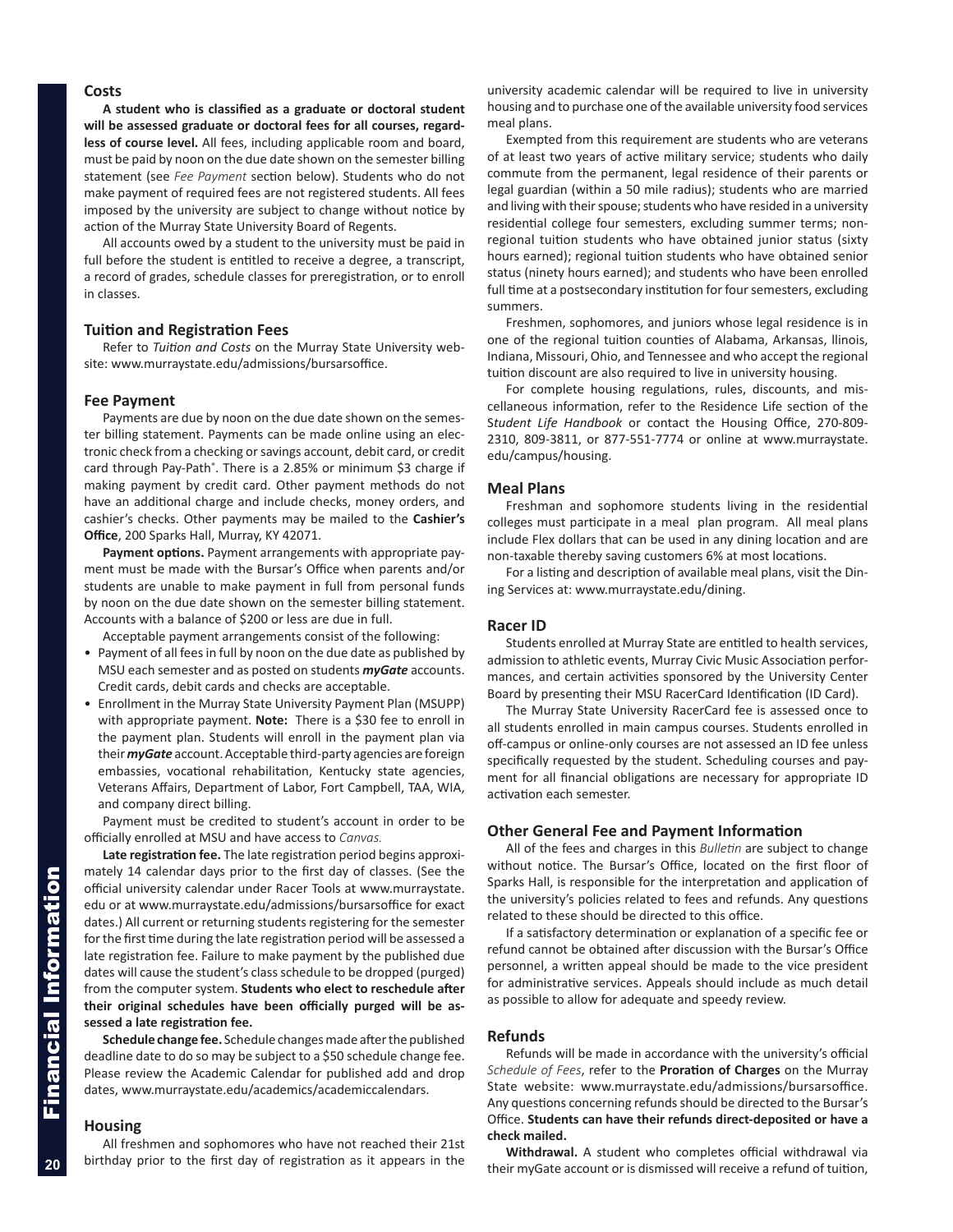<span id="page-2-0"></span>fees, room and board in accordance with the official *Schedule of Fees.* Students residing in Murray State University residence halls will receive refunds only in the event of withdrawal from school, dismissal or marriage.

Federal Return of Title IV Funds Policy. This policy applies to all students receiving federal loans or grants. For complete information concerning this policy refer to the University Bursar's Office web page under Pro-Ration of Charges.

**Dropping Classes.** A student who drops through *myGate* may receive a refund of tuition and/or course fee if the student (1) drops below full-time, (2) is part-time and drops a class(es), or (3) is fulltime and drops a class with refundable course fee. A student who drops a meal plan will receive a refund. Both types of refund will be in accordance with the dates given in the official *Schedule of Fees.*  See the previous paragraph regarding withdrawing from all courses. Students should verify all changes through his or her *myGate* account.

**Appeals Process.** Students who wish to appeal their refund amount must do so in writing to Refunds Appeals Committee, Bursar's Office, 1st Floor Sparks Hall.

## **Returned Check Policy**

All checks returned by the bank as unpaid for any reason will carry a penalty of \$20 per check. Any account for tuition, fees, room and board paid by a check which is returned by the bank will be considered not paid. Students who do not clear all returned checks within ten working days may be administratively withdrawn for nonpayment of required fees and/or be subjected to the appropriate legal action. Students who have had five or more returned checks will lose check-writing privileges on campus.

## **SREB Academic Common Market**

The Academic Common Market is a cooperative tuition-reduction agreement among 14 Southern Regional Education Board states. If the public institutions in one of the states does not offer degree programs in a certain field of study, it may be possible to arrange a waiver of out-of-state tuition to attend a cooperating public institution of higher education in another participating state. Periodic changes are made in the inventory of programs available. Participating states are Alabama, Arkansas, Delaware, Florida (graduate programs only), Georgia, Kentucky, Louisiana, Maryland, Mississippi, Oklahoma, South Carolina, Tennessee, Texas (graduate programs), Virginia and West Virginia.

Write directly to the college or university for admission information. Once you have been accepted into a program and can prove you are a legal resident of Kentucky, contact the Kentucky Academic Common Market coordinator at the Council on Postsecondary Education, 1024 Capital Center Drive, Suite 320, Frankfort KY 40601, 502-573-1555 to certify your eligibility.

## **Reciprocity Tuition Discount**

Students from the Tennessee counties of Henry, Weakly, and Obion counties will be assessed non-resident tuition. A tuition discount will be credited for the difference between Murray State University's non-resident tuition and in-state tuition. **Note:** This will result in the student paying the same as in-state tuition.

## **Regional Tuition Discount**

Students from Montgomery County in Tennessee and students from Massac County in Illinois, or Posey, Vanderburgh or Warrick Counties in Indiana will be assessed non-resident tuition. A tuition discount will be credited for the difference between Murray State University's non-resident tuition and in-state tuition. Regional Tuition Discount for students admitted or re-admitted (after a one year absence):

•Other than residents from the Illinois, Indiana and Tennessee counties referred to above, residents of Alabama, Arkansas (admitted for Fall 2018 or after), Illinois, Indiana, Missouri, Ohio (admitted for Fall 2011-Summer 2014), and Tennessee will be charged non-resident tuition. A tuition discount will be credited for the difference between Murray State University's non-resident tuition and an average in-state rate, based on colleges from the student's state of residency on record with Admissions Services.

•In order to receive the Regional Tuition Discount, freshman, sophomore, and junior undergraduate students must be eligible for admission, enroll full-time, and pay for university housing. Graduate students will not be required to be full-time nor pay for university housing.

•Summer Regional Tuition Rates for all students will be based on their state's respective residency rates.

## **Senior Citizen's Tuition Waiver (Donovan Scholarship)**

Murray State University in accordance with KRS 164.284, will waive tuition charges and fees (except for application fees, special workshops and noncredit continuing education courses) for any person sixty-five (65) years of age or older who is a resident of Kentucky. The individual must be 65 before the late registration dates for the term in which he or she wishes to enroll. Special **course fees** or necessary materials for class use are not covered in the waiver.

In the event that classes are full or the granting of free tuition requires additional staff or course sections, the university may deny an individual's request.

## **War Orphans and Spouse/Children of Disabled American Veterans Waivers**

Murray State University in accordance with KRS 164.505 and 164.515 will waive tuition (except for special workshops and noncredit continuing education courses) for a dependent, widow or widower of servicemen or national guardsmen killed while in service or having died as a result of service-connected disability and the spouse or child of permanently disabled national guardsmen, war veterans, prisoners of war, or servicemen missing in action upon receipt of the required certification or other documents satisfactory to the university. For additional information contact Veterans' Affairs, in the Office of the Registrar in Sparks Hall.

## **Other State-Mandated Waivers**

For information concerning other state-mandated waivers, contact msu.bursar@murraystate.edu or 270-809-4227.

## **Financial Assistance**

Murray State University offers a wide variety of financial aid for deserving students. This aid is designed to assist students in financing their education, to recognize scholastic achievement, to encourage continued educational growth and to reward service to the university and community.

In all cases, the student and/or the student's family or spouse are expected to contribute to the costs of education in proportion to their total financial capabilities.

If the student and his/her parents or spouse will commit all possible resources, the Financial Aid Office will make every effort to bridge the economic gap by a financial aid package. That package may consist of one or more of the following types of aid:

- College Access Program Grant (CAP)
- Federal Pell Grant
- Federal Perkins Loan
- Federal PLUS (Parent) Loan
- Federal Subsidized Direct Loan
- Federal Unsubsidized Direct Loan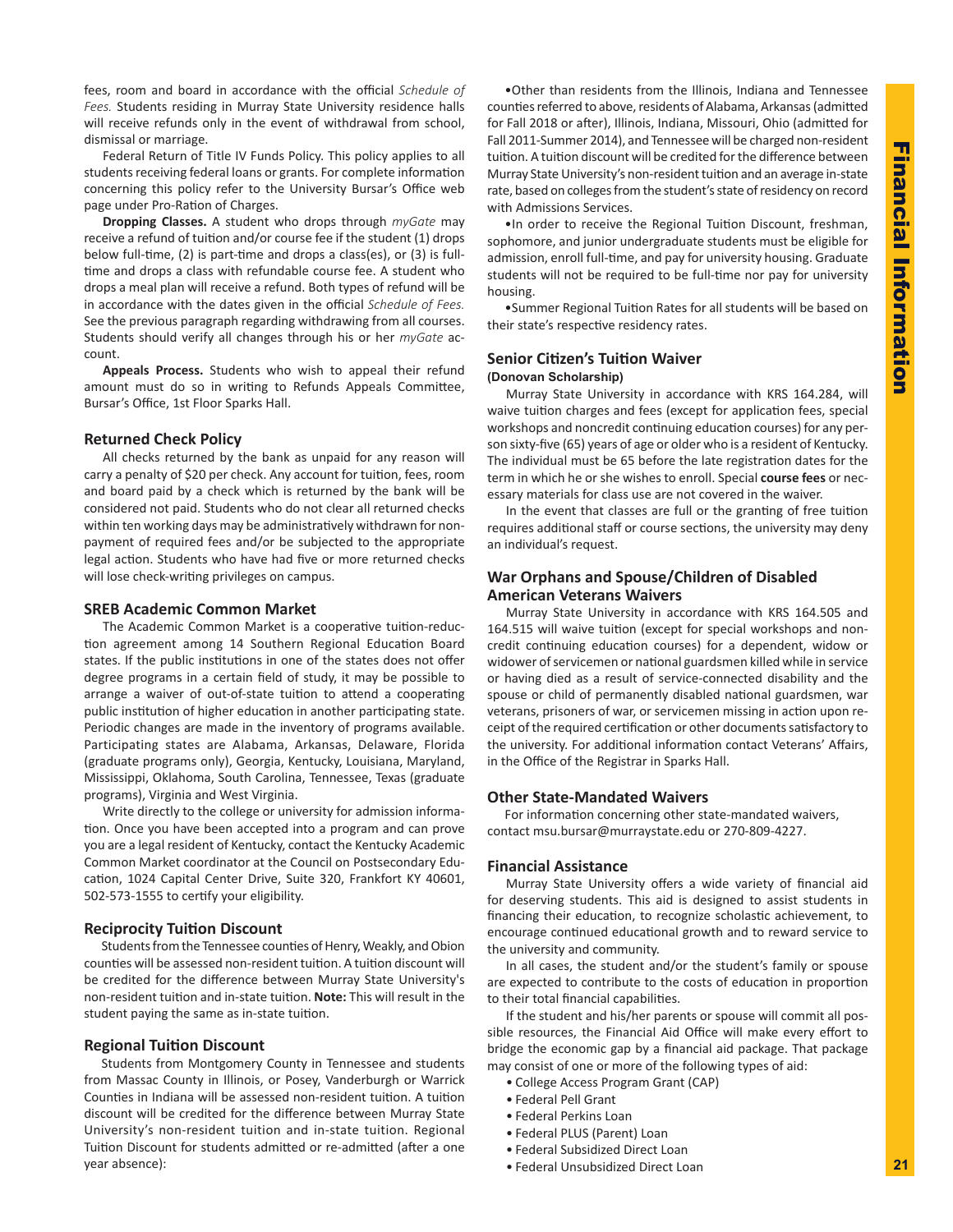- <span id="page-3-0"></span>• Federal Supplemental Educational Opportunity Grant
- Federal Work-Study (part-time employment)
- Kentucky Educational Excellence Scholarship (KEES)
- KHEAA Scholarships
- Nursing Student Loan
- Scholarship
- TEACH Grant
- University Student Employment (part-time employment)

A student should begin by completing the **Free Application for Federal Student Aid (FAFSA)** at fafsa.gov. Application forms and information concerning loans, grants, student employment, and scholarships may be obtained from the Financial Aid Office, 500 Sparks Hall or from www.murraystate.edu/students/undergraduate/payingforcollege/fas/financialaid/financialaidforms.

#### **Financial Aid Satisfactory Academic Progress (SAP)**  *This policy applies to all students even if you are not receiving financial aid for the period currently being monitored.*

The Department of Education and the Commonwealth of Kentucky each require you to meet Satisfactory Academic Progress (SAP) requirements in order to maintain eligibility for federal and state loans and grants. Failure to meet the standards as discussed below could lead to loss of eligibility for both federal and state financial assistance.

Students who are not meeting the Financial Aid Policy will be notified via Murray State University email and can review their status in the Financial Aid tab within their myGate account.

#### **How SAP is Determined**

Qualitative and Quantitative requirements for SAP include:

• A minimum cumulative grade point average (GPA) (earned at Murray State University and all transferred credits)

• A maximum amount of time allowed to complete all degree requirements

• A minimum percentage of completed hours earned

#### **Qualitative Standard - Minimum GPA**

The minimum cumulative GPA requirements for Murray State University (as shown in the chart below) are determined by the number of credit hours you have attempted. Once the academic probationary period leads to academic suspension, you will also be suspended for financial aid.

| <b>GPA Hours Attempted</b> | <b>Cumulative GPA</b> |
|----------------------------|-----------------------|
| $1 - 32$                   | 1.50                  |
| $33 - 64$                  | 1.70                  |
| $65 - 79$                  | 1.90                  |
| 80 or more                 | 2.00                  |

#### **Quantitative Standard - Maximum Timeframe**

The longest time you can take to complete your degree is 1½ times the length of the published program length as shown below:

| Degree Type                                                          | <b>Published Program</b> | <b>Maximum</b>         |  |
|----------------------------------------------------------------------|--------------------------|------------------------|--|
|                                                                      | Length (Hours)           | <b>Attempted Hours</b> |  |
| Associate                                                            | 60                       | 90                     |  |
| <b>Baccalaureate</b>                                                 | 120                      | 180                    |  |
| Post-Baccalaureate seeking                                           |                          |                        |  |
| an Associate <sup>1</sup>                                            | 180                      | 270                    |  |
| a Baccalaureate <sup>1</sup>                                         | 240                      | 360                    |  |
| Graduate/Master's                                                    | 36                       | 54                     |  |
| <b>Doctoral</b>                                                      | 79                       | 119                    |  |
| <sup>1</sup> Those hours reflect first bassalaureate attempted hours |                          |                        |  |

These hours reflect first baccalaureate attempted hours.

#### **Completion Rate**

You must earn a minimum of 67% of the total number of hours you have attempted during your respective undergraduate and/or graduate career. To determine if you are meeting this requirement, multiply the total cumulative hours you have attempted times .67 (.665 or above will be rounded up to .67.)

## *Example:*

95 cumulative hours x .67 = requirement of 64 hours earned

Actions impacting course completion when calculating attempted and earned hours:

|                                           | <b>Counts Toward</b> | <b>Counts Toward</b> |
|-------------------------------------------|----------------------|----------------------|
| Action                                    | <b>Attempted</b>     | Earned               |
| Audited, Withdrawn or Incomplete course   | Yes                  | No                   |
| Transfer or Remedial course               | Yes                  | Yes                  |
| Repeat or Non-degree related course       | Yes                  | $Y \rho \varsigma^1$ |
| <sup>1</sup> Only the last time attempted |                      |                      |

#### **Semester Withdrawal**

More than two (2) official academic and/or administrative withdrawals from a semester while attending Murray State University will prevent you from meeting SAP.

#### **Additional Information**

• Complete requirements remain the same if major is changed.

 • Financial Aid reviews SAP at the end of each spring semester and covers the preceding summer, fall, and spring terms.

 • Financial Aid SAP requirements are not the same as the Academic Suspension rules – each requires a separate appeal process. Refer to the *Registration and Academic Records* chapter or the Office of the Registrar website for the Academic Suspension Appeal Policy.

 • You may review your SAP status in the Financial Aid tab within your *myGate* account.

#### **Impact of Not Meeting SAP**

*Failure to meet any of the SAP requirements will result in a Financial Aid Suspension and make you ineligible to receive any additional federal or state financial aid***.**

Official notice of suspension will be sent to you via your Murray State University email address.

#### **What to Do if You are Suspended**

If you receive a financial aid suspension, you may want to consider filing an appeal if you believe you have mitigating circumstances.

**All appeals must be received within 30 days of the start of the semester for which you are appealing. Appeals received after this time frame will be administratively denied for that semester. However, you can request to have the appeal filed for the following semester.** 

To initiate a Financial Aid SAP appeal, you must complete a SAP Financial Aid Appeal form and provide supporting documentation as outlined below. The form may be obtained in the Financial Aid tab from within your *myGate* account.

Appeals may fall into one of the following categories and appropriate supporting documentation must be provided:

#### **Medical**

- Broken bone
- Cancer
- Catastrophic health or mental illness

#### **Documentation Needed**

-Official documentation from medical provider reflecting confirmed diagnosis and dates of illness or injury.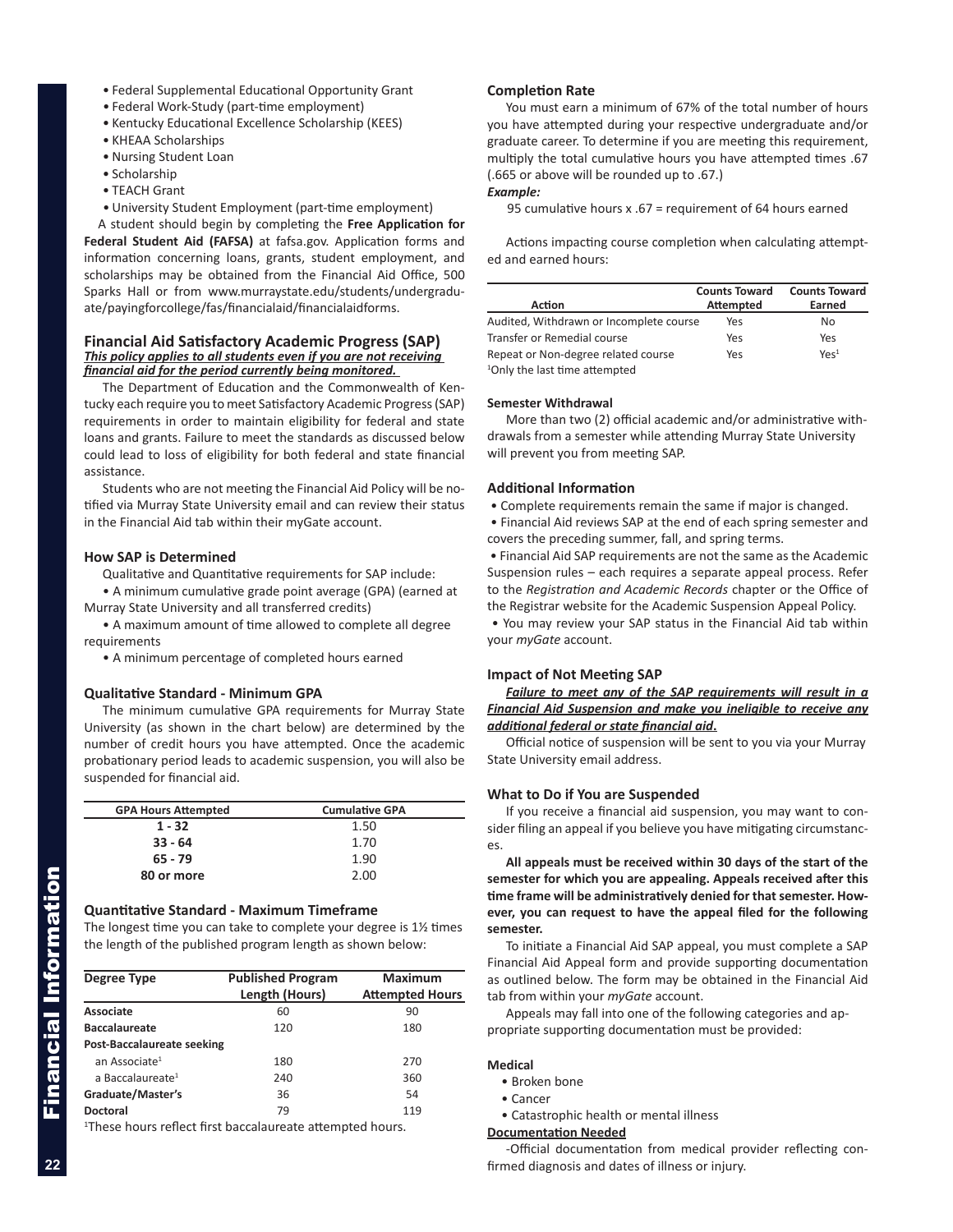<span id="page-4-0"></span>-If this is a recurring illness or other health issue, provide a statement explaining what has changed to enable you to perform better going forward.

-Additional documentation if there is a change in medication for recurring illness which addresses your ability to improve performance.

#### **Severe Personal or Family Problems**

• Death of immediate family member (parent/guardian, sibling, child, spouse)

- Divorce
- Accident
- Incarceration

#### **Documentation Needed**

-Death certificate or copy of obituary and documentation reflecting family connection.

-Divorce decree or letter confirming separation from an objective third party (representative of the court, pastor, counselor, social worker, etc.).

-Copy of police report.

-If accident resulting in injury, official documentation from medical provider reflecting confirmed diagnosis and dates of illness or injury.

-Court documentation reflecting period of incarceration for self or immediate family member and documentation reflecting family connection.

-If court documentation is unavailable, must provide other documentation substantiating arrest and/or period of incarceration.

#### **Academically Related**

• Seeking additional degree

• Change of major

#### **Documentation Needed**

-Completed SAP Academic Plan form signed by academic advisor.

#### **Extenuating Circumstances**

• Work conflict

• Military obligations

#### **Documentation Needed**

-Written statement explaining what has changed to enable you to perform better going forward.

-Other supporting documentation depending on situation. *NOTE: Additional supporting documentation may be requested after initial review.*

#### **Next Steps**

Once a completed appeal and all supporting documentation is received by the Office of Financial Aid, a review of your individual circumstance will be conducted and a determination will be made.

Decisions will fall into one of four potential categories.

- 1) Approved without Academic Plan
- 2) Approved with Academic Plan
- 3) Denied
- 4) Administratively Denied

#### *Decisions will be communicated to you via your Murray State University email. All decisions are final.*

If your appeal is approved, you will be placed on probation for a minimum of one (1) semester or for the length of the academic plan. At the end of the probationary term, you must meet all requirements of the Satisfactory Academic Progress Policy.

If your appeal is denied, you may continue enrollment without financial aid assistance and attempt to meet all requirements and regain eligibility. If you have met the requirements, or significantly improved performance, you may file a new appeal with the Financial Aid Office.

Depending on your credit, third party loans may be available to cover the cost of your tuition if you have been prohibited from receiving further federal and state aid. Visit http://www.murraystate. edu/fastchoice for more information.

## **General Information**

If you do not meet SAP requirements, to allow consideration for financial aid in future terms, you must still complete the Free Application for Federal Student Aid (FAFSA) in a timely manner.

The Admissions, Academic Standing, Bursar, and Housing appeals are separate application processes. Decisions of these appeals are independent of each other.

If you have additional questions, please contact the Financial Aid office at 500 Sparks Hall, 270-809-2546 or 800-272-4678 option 3, or msu.sfa@murraystate.edu.

#### **Student Employment**

Murray State University offers part-time employment to a large number of students each year. The Federal Work-Study Program provides on-campus employment to eligible students who are enrolled in at least one (1) credit hour and who show a need for the earnings. The University Student Employment Program offers jobs to students enrolled in at least one (1) credit hour who do not qualify for the federal program. All student employees are paid biweekly and are required to perform their assigned duties in a satisfactory manner.

#### **Scholarships**

#### **Scholarship Application Deadline - January 15 Non-Traditional Student Specific Deadline - June 1**

Murray State University awards a number of scholarships each year to qualified students. Scholarships are supported by the Alumni Association, the Murray State University Foundation, and academic departments. Information on scholarships is available online at www.murraystate.edu/scholarships or in person through the Scholarship Office located in Sparks Hall.

Students use one application which is updated each year. Qualifications and restrictions are listed, along with the names and requirements of all scholarships. In some areas, talent and proficiency are considered as well as academic information.

Generally, scholarships are offered on the basis of scholastic achievement, standardized testing scores (new freshmen only), character, leadership, and the promise of continued educational growth. In some cases, financial need is considered.

Scholarship applications can be accessed through *myGate* from the Financial Aid section beginning September 1, each year and must be submitted by the deadline of January 15. Awards are made for academic years and may be adjusted due to other aid students receive from federal, state, or external organizations. Policies for awarding, adjusting, and renewing scholarships can be accessed online at www.murraystate.edu/scholarships.

Questions may be directed to the Scholarship Office at 800-272- 4678, ext. 4, or 270-809-3225.

## **Graduate Assistantships**

Graduate teaching and research assistantships are available in most departments for highly qualified graduate students. Graduate assistants are expected to familiarize themselves with university policies and to fulfill their professional responsibilities to the university. An applicant for a graduate assistantship must be admitted to a graduate program as a degree-seeking student and enrolled in graduate courses during the semester of employment.

To be eligible for a graduate assistantship, students must have earned a cumulative GPA of at least 3.00, and be enrolled in a minimum of six graduate credit hours at Murray State. Full-time status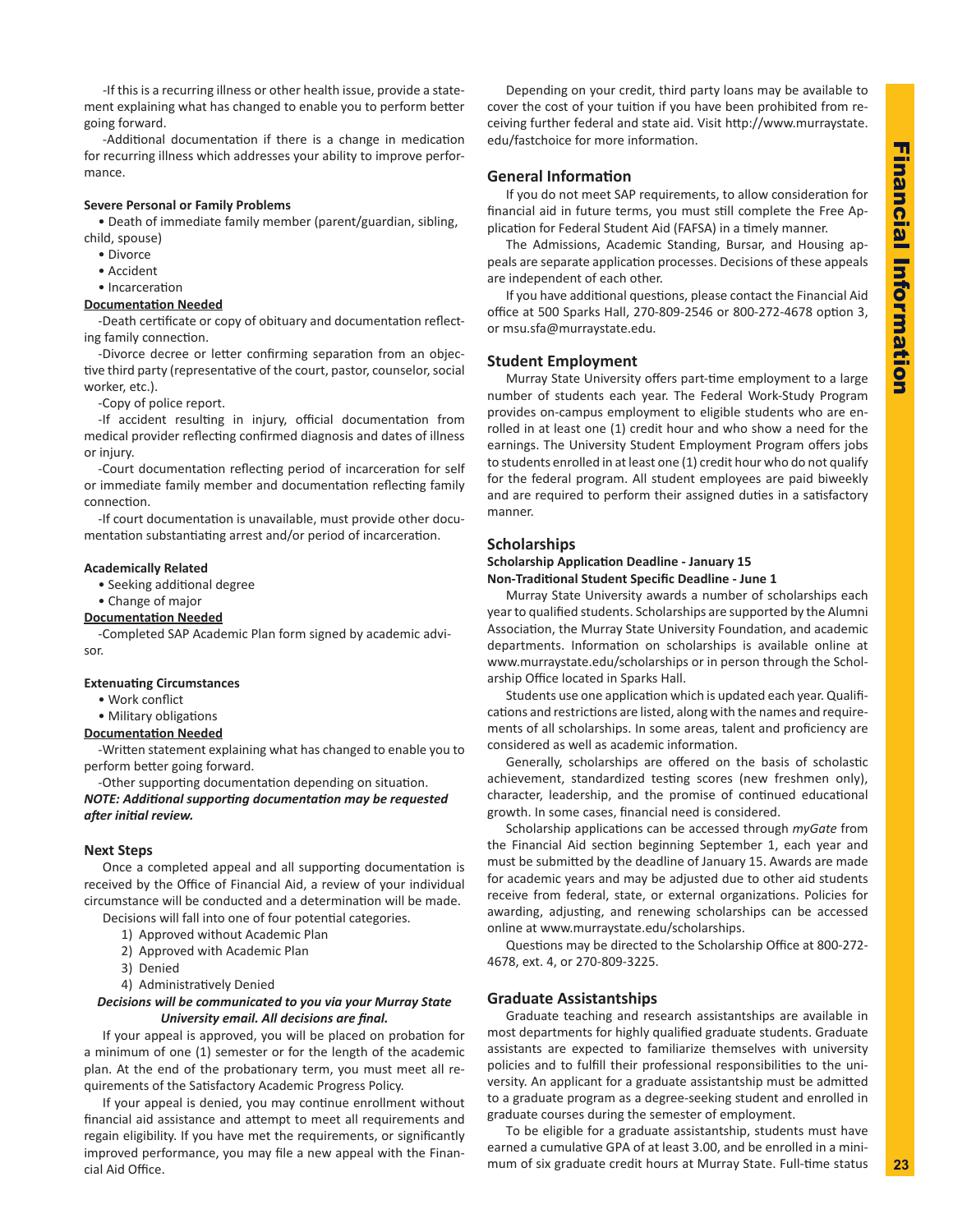<span id="page-5-0"></span>for all graduate students is enrollment in a minimum of nine semester hours. To maximize academic success, graduate assistants may not carry a course load exceeding 13 hours. No overload requests will be approved for graduate assistants. Graduate students in their final semester of coursework may petition (in writing) the University Graduate Coordinator to qualify for an assistantship while enrolled in fewer than six graduate hours. During the summer, students on an assistantship must be enrolled for a minimum of three hours of coursework.

Normally, assistantships are awarded to an individual student for a maximum of four semesters (excluding summers). Students may petition the associate provost for graduate education and research for up to two additional semesters. Stipends for assistantships may vary between departments.

Applications for assistantships should be filed with the chair of the department of the student's major field of interest. Contact the academic department for information regarding deadlines and the application process.

#### **Residency Reclassification**

A student who wishes to request a review of residency classification should review the policy on Residency for Tuition Purposes found at http://www.murraystate.edu/residency. The affidavit should be completed, signed, and notarized. All supporting statements and documents must be attached. Insufficient information may delay the request indefinitely. The student should then present the affidavit to the Office of the Registrar, first floor, Sparks Hall, no later than 30 calendar days after the first day of classes of the semester for which the appeal is being made. Students applying during or after registration must pay fees as originally assessed.

The registrar will act upon the request within 14 calendar days. Questions concerning eligibility or the status of a request should be directed to the Registrar at (270) 809-3759 or emailed to msu.registrar@murraystate.edu. A student whose request was denied by the Registrar will have 14 calendar days from the receipt of the denial letter, as determined by the postal notification of receipt of certified mail, to formally appeal the decision. Appeals should be addressed to the Bursar's Office, 200 Sparks Hall, Murray KY 42071-3312. The appeal should include a letter and any additional supportive documentation. Students whose requests were approved by the registrar or by the residency review committee will be reported to the bursar so that fee adjustments or refunds can be processed accordingly.

A copy of the complete operational policy on classification of residency for fee assessment purposes is available at http://www. murraystate.edu/residency or in the Office of the Registrar, first floor of Sparks Hall.

#### **Residency Fee Policy**

As a part of the state-supported system of higher education in Kentucky, Murray State University is governed by the following statewide policy (approved January 14, 1991). For additional information and a copy of the affidavit for a review of residency status, write Office of the Registrar, Murray State University, 113 Sparks Hall, Murray KY 42071-3312, call 270-809-5630 or visit www.murraystate.edu/registrar.

### **13 KAR 2:045. Determination of residency status for admission and tuition assessment purposes.**

RELATES TO: KRS 13B, 164.020, 164.030, 164A.330(6) 38 U.S.C 3301- 3325 (As amended at ARRS, June 9, 2015) STATUTORY AUTHORITY: KRS 164.020(8) NECESSITY, FUNCTION, AND CONFORMITY: KRS 164.020(8) requires the Council on Postsecondary Education to determine tuition and approve the minimum qualifications for admission to a statesupported postsecondary education institution and authorizes the Council to set different tuition amounts for residents of Kentucky and for nonresidents. This administrative regulation establishes the

procedure and guidelines for determining the residency status of a student who is seeking admission to, or who is enrolled at, a statesupported postsecondary education institution.

**Section 1.Definitions.** (1) "Academic term" means a division of the school year during which a course of studies is offered, and includes a semester, quarter, or single consolidated summer term as defined by the institution.

(2) "Continuous enrollment" means enrollment in a statesupported postsecondary education institution at the same degree level for consecutive terms, excluding summer term, since the beginning of the period for which continuous enrollment is claimed unless a sequence of continuous enrollment is broken due to extenuating circumstances beyond the student's control, such as serious personal illness or injury, or illness or death of a parent.

(3) "Degree level" means enrollment in a course or program which could result in the award of a:

(a) Certificate, diploma or other program award at an institution;

(b) Baccalaureate degree or lower including enrollment in a course by a nondegree-seeking postbaccalaureate student;

(c) Graduate degree or graduate certification other than a firstprofessional degree in law, medicine, dentistry or "Pharm. D"; or

(d) Professional degree in law, medicine, dentistry, or "Pharm. D".

(4) "Dependent person" means a person who cannot demonstrate financial independence from parents or persons other than a spouse and who does not meet the criteria for independence established in Section 5 of this administrative regulation.

(5) "Determination of residency status" means the decision of a postsecondary education institution that results in the classification of a person as a Kentucky resident or as a nonresident for admission and tuition assessment purposes.

(6) "Domicile" means a person's true, fixed, and permanent home and is the place where the person intends to remain indefinitely, and to which the person expects to return if absent without intending to establish a new domicile elsewhere.

(7) "Full-time employment" means continuous employment for at least forty-eight (48) weeks at an average of at least thirty (30) hours per week.

(8) "Independent person" means a person who demonstrates financial independence from parents or persons other than a spouse and who meets the criteria for independence established in Section 5 of this administrative regulation.

(9) "Institution" means an entity defined in KRS 164.001(12) if the type of institution is not expressly stated and includes the Kentucky Virtual University, the Council on Postsecondary Education, and the Kentucky Higher Education Assistance Authority.

(10) "Kentucky resident" means a person determined by an institution for tuition purposes to be domiciled in and is a resident of Kentucky as determined by this administrative regulation.

(11) "Nonresident" means a person who is (a) domiciled outside of Kentucky (b) currently maintains legal residence outside Kentucky, or (c) is not a Kentucky resident as determined by this administrative regulation.

(12) "Parent" means one (1) of the following:

(a) A person's father or mother; or

(b) A court-appointed legal guardian if:

1. The guardianship is recognized by an appropriate court within the United States;

2. There was a relinquishment of the rights of the parents; and

3. The guardianship was not established primarily to confer Kentucky residency on the person.

(13) "Preponderance of the evidence" means the greater weight of evidence, or evidence which is more credible and convincing to the mind.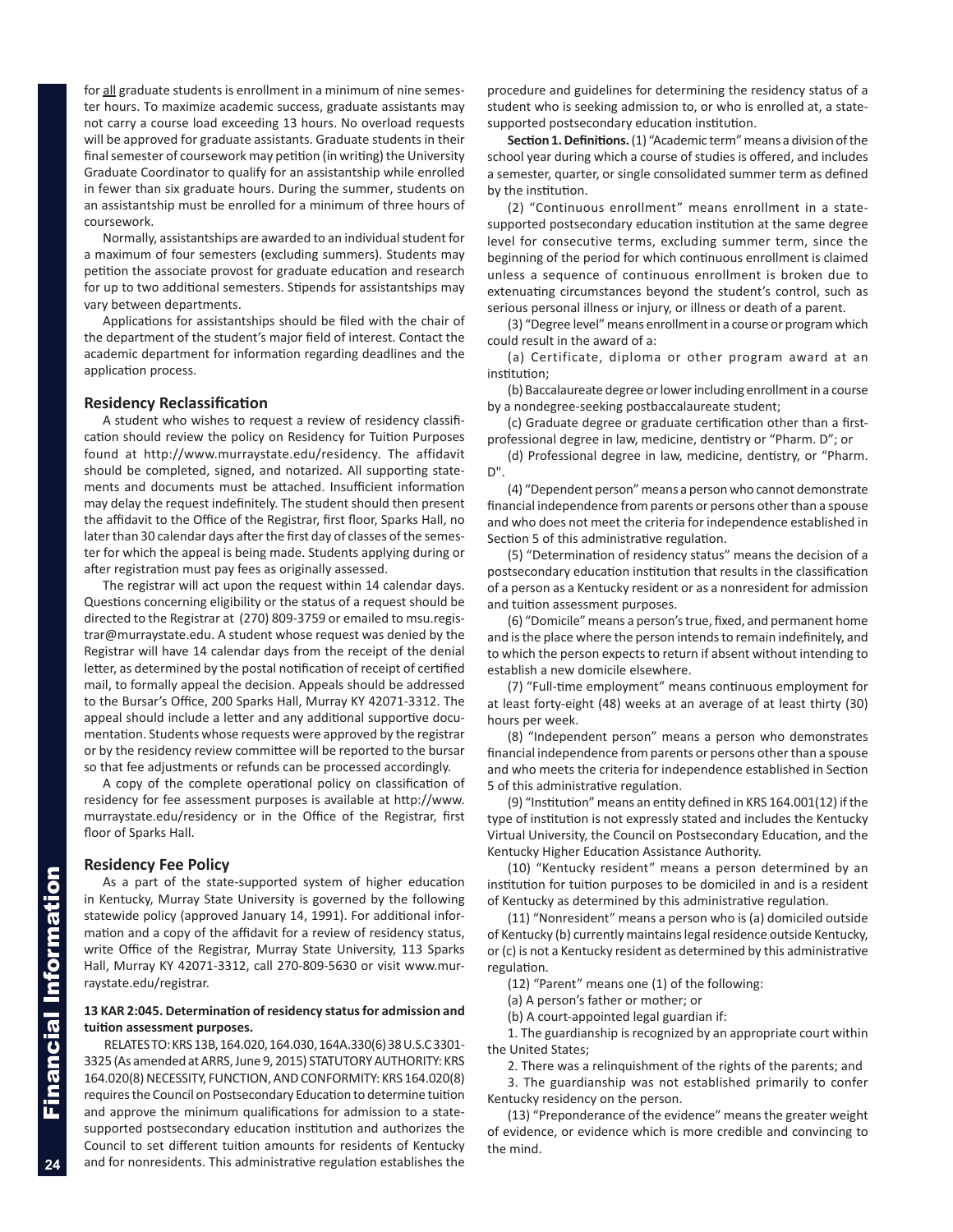(14) "Residence" means the place of abode of a person and the place where the person is physically present most of the time for a noneducational purpose in accordance with Section 3 of this administrative regulation.

(15) "Student financial aid" means all forms of payments to a student if one (1) condition of receiving the payment is the enrollment of the student at an institution, and includes student employment by the institution or a graduate assistantship.

(16) "Sustenance" means

(a) Living expenses, such as room, board, maintenance, and transportation; and

(b) Educational expenses, such as tuition, fees, books, and supplies.

**Section 2. Scope.** (1) State-supported postsecondary education institutions were established and are maintained by the Commonwealth of Kentucky primarily for the benefit of qualified residents of Kentucky. The substantial commitment of public resources to postsecondary education is predicated on the proposition that the state benefits significantly from the existence of an educated citizenry. As a matter of policy, access to postsecondary education shall be provided so far as feasible at reasonable cost to a qualified individual who is domiciled in Kentucky and who is a resident of Kentucky.

(2) In accordance with the duties established in KRS 164.020, the Council on Postsecondary Education may require a student who is neither domiciled in nor a resident of Kentucky to meet higher admission standards and to pay a higher level of tuition than resident students.

(3) Unless otherwise indicated, this administrative regulation shall apply to all student residency determinations, regardless of circumstances, including residency determinations made by:

(a) The state-supported institutions for prospective and currentlyenrolled students;

(b) The Southern Regional Education Board for contract spaces;

(c) Reciprocity agreements, if appropriate;

(d) The Kentucky Virtual University;

(e) Academic common market programs;

 (f) The Kentucky Educational Excellence Scholarship Program; and

 (g) Other state student financial aid programs, as appropriate. **Section 3. Determination of Residency Status; General Rules.** (1) A determination of residency shall include:

(a) An initial determination of residency status by an institution:

1. During the admission process;

2. Upon enrollment in an institution for a specific academic term; or

3. For admission into a specific academic program;

(b) A reconsideration of a determination of residency status by an institution based upon a changed circumstance; or

(c) A formal hearing conducted by an institution upon request of a student after other administrative procedures have been completed.

(2) An initial determination of residency status shall be based upon:

(a) The facts in existence when the credentials established by an institution for admission for a specific academic term have been received and during the period of review by the institution;

(b) Information derived from admissions materials;

(c) If applicable, other materials required by an institution and consistent with this administrative regulation; and

(d) Other information available to the institution from any source.

(3) An individual seeking a determination of Kentucky residency status shall demonstrate that status by a preponderance of the evidence.

(4) A determination of residency status shall be based upon verifiable circumstances or actions.

(5) Evidence and information cited as the basis for Kentucky domicile and residency shall accompany the application for a determination of residency status.

(6) A student classified as a nonresident shall retain that status until the student is officially reclassified by an institution.

(7) A student may apply for a review of a determination of residency status once for each academic term.

(8) If an institution has information that a student's residency status may be incorrect, the institution shall review and determine the student's correct residency status.

(9) If the Council on Postsecondary Education has information that an institution's determination of residency status for a student may be incorrect, it may require the institution to review the circumstances and report the results of that review.

(10) An institution shall impose a penalty or sanction against a student who gives incorrect or misleading information to an institutional official, including payment of nonresident tuition for each academic term for which resident tuition was assessed based on an improper determination of residency status. The penalty may also include:

(a) Student discipline by the institution through a policy written and disseminated to students; or

(b) Criminal prosecution.

**Section 4. Presumptions Regarding Residency Status.** (1) In making a determination of residency status, it shall be presumed that a person is a nonresident if:

(a) A person is, or seeks to be, an undergraduate student and admissions records show the student to be a graduate of an outof-state high school within five (5) years prior to a request for a determination of residency status;

(b) A person's admissions records indicate the student's residence to be outside of Kentucky when the student applied for admission;

(c) A person moves to Kentucky primarily for the purpose of enrollment in an institution;

(d) A person moves to Kentucky and within twelve (12) months enrolls at an institution more than half time; or

(e) A person has a continuous absence of one (1) year from Kentucky.

(f) A person attended an out-of-state higher education institution during the past academic year and paid in-state tuition at that institution.

(2) A presumption arising from subsection (1) of this section shall only be overcome by preponderance of evidence sufficient to demonstrate that a person is domiciled in and is a resident of Kentucky.

**Section 5. Determination of Whether a Student is Dependent or Independent.** (1) In a determination of residency status, an institution shall first determine whether a student is dependent or independent. This provision shall be predicated on the assumption that a dependent person lacks the financial ability to live independently of the person upon whom the student is dependent, and therefore, lacks the ability to form the requisite intent to establish domicile. A determination that a student is independent shall be one (1) step in the overall determination of whether a student is or is not a resident of Kentucky.

(2) In determining the dependent or independent status of a person, the following information shall be considered as well as other relevant information available when the determination is made:

(a) 1. Whether the person has been claimed as a dependent on the federal or state tax returns of a parent or other person for the year preceding the date of application for a determination of residency status; or

2. Whether the person is no longer claimed by a parent or other person as a dependent or as an exemption for federal and state tax purposes; and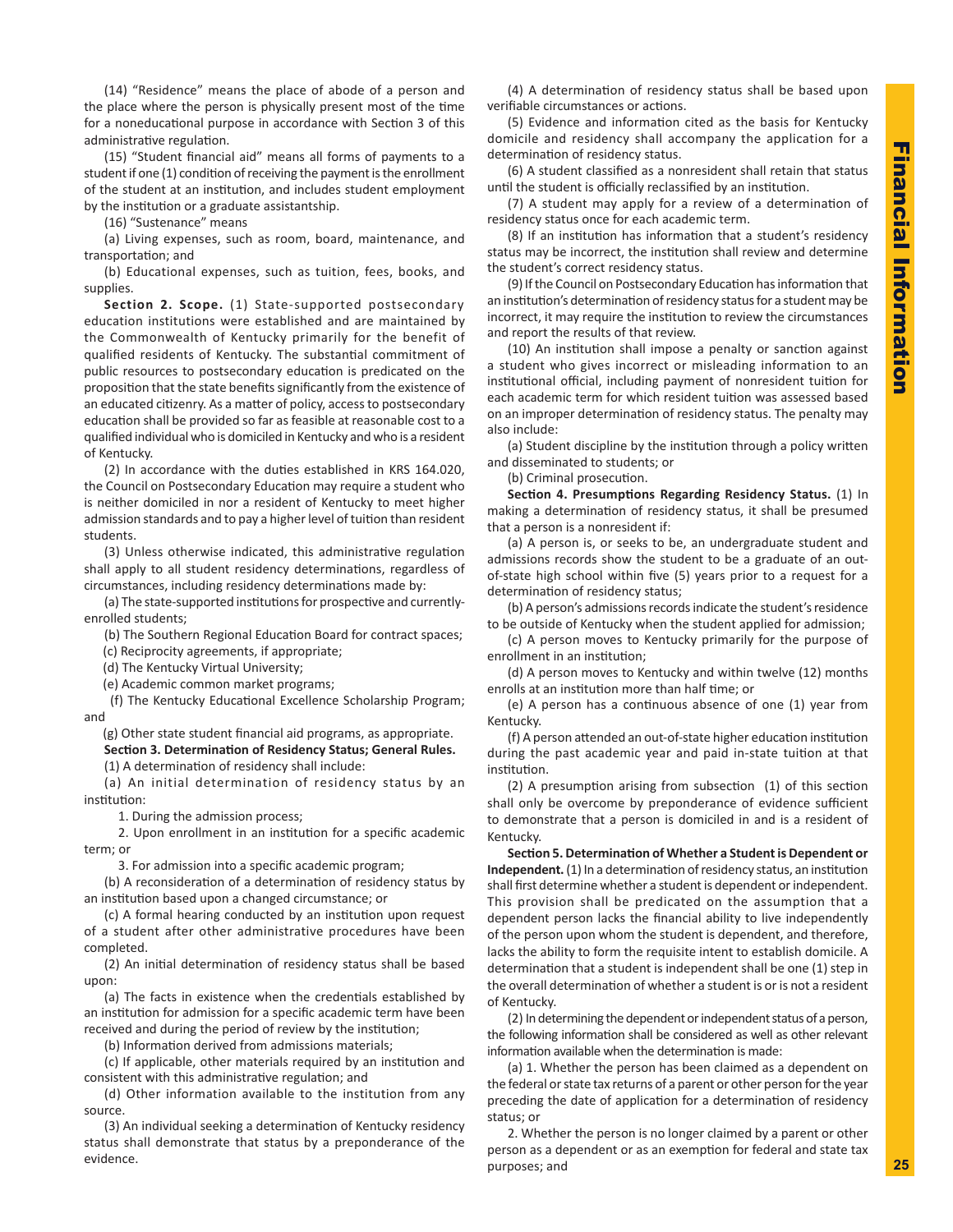(b) Whether the person has financial earnings and resources independent of a person other than an independent spouse necessary to provide for the person's own sustenance.

(3) An individual who enrolls at an institution immediately following graduation from high school and remains enrolled shall be presumed to be a dependent person unless the contrary is evident from the information submitted.

(4) Domicile may be inferred from the student's permanent address, parent's mailing address, or location of high school of graduation.

(5) Marriage to an independent person domiciled in and who is a resident of Kentucky shall be a factor considered by an institution in determining whether a student is dependent or independent.

(6) Financial assistance from or a loan made by a parent or family member other than an independent spouse, if used for sustenance of the student:

(a) Shall not be considered in establishing a student as independent; and

(b) Shall be a factor in establishing that a student is dependent.

**Section 6. Effect of a Determination of Dependent Status on a Determination of Residency Status.** (1) The effect of a determination that a person is dependent shall be:

(a) The domicile and residency of a dependent person shall be the same as either parent. The domicile and residency of the parent shall be determined in the same manner as the domicile and residency of an independent person; and

(b) The domicile and residency of a dependent person whose parents are divorced, separated, or otherwise living apart shall be Kentucky if either parent is domiciled in and is a resident of Kentucky regardless of which parent has legal custody or is entitled to claim that person as a dependent pursuant to federal or Kentucky income tax provisions.

(2) If the parent or parents of a dependent person are Kentucky residents and are domiciled in Kentucky but subsequently move from the state: (a) The dependent person shall be considered a resident of Kentucky while in continuous enrollment at the degree level in which currently enrolled; and

(b) The dependent person's residency status shall be reassumed if continuous enrollment is broken or the current degree level is completed.

**Section 7. Member or Former Member of Armed Forces of the United States, Spouse and Dependents; Effect on a Determination of Residency Status.** (1) A member, spouse, or dependent of a member whose domicile and residency was Kentucky when inducted into the Armed Forces of the United States, and who maintains Kentucky as home of record and permanent address, shall be entitled to Kentucky residency status:

(a) During the member's time of active service; or

(b) If the member returns to this state within six (6) months of the date of the member's discharge from active duty.

(2)(a) A member of the armed services on active duty for more than thirty (30) days and who has a permanent duty station in Kentucky shall be classified as a Kentucky resident and shall be entitled to in-state tuition as shall the spouse or a dependent child of the member.

(b) A member, spouse, or dependent of a member shall not lose Kentucky residency status if the member is transferred on military orders while the member, spouse, or dependent requesting the status is in continuous enrollment at the degree level in which currently enrolled.

(3) Membership in the National Guard or civilian employment at a military base alone shall not qualify a person for Kentucky residency status under the provisions of subsections (1) and (2) of this section. If a member of the Kentucky National Guard is on active duty status for a period of not less than thirty (30) days, the member shall be considered a Kentucky resident, as shall the spouse or a dependent child of the member.

(4) A person eligible for benefits under the federal Post-9/11 Veterans Educational Assistance Act of 2008, 38 U.S.C. 3301-3325, or any other educational benefits provided under Title 38 of the United States Code shall be entitled to Kentucky resident status for purposes of tuition charged at state-supported institutions.

(5) A person's residency status established pursuant to this section shall be reassessed if the qualifying condition is terminated.

**Section 8. Status of Nonresident Aliens; Visas and Immigration.** (1)(a) A person holding a permanent residency visa or classified as a political refugee shall establish domicile and residency in the same manner as another person.

(b) Time spent in Kentucky and progress made in fulfilling the conditions of domicile and residency prior to obtaining permanent residency status shall be considered in establishing Kentucky domicile and residency.

(2) A person holding a nonimmigrant visa with designation A, E, G, H-1, H-4 if accompanying a person with an H-1 visa, I, K, L, N, R, shall establish domicile and residency the same as another person.

(3)(a) An independent person holding a nonimmigrant visa with designation B, C, D, F, H-2, H-3, H-4 if accompanying a person with an H-2 or H-3 visa, J, M, O, P, Q, S, TD, or TN shall not be classified as a Kentucky resident, because that person does not have the capacity to remain in Kentucky indefinitely and therefore cannot form the requisite intent necessary to establish domicile as defined in Section 1(6) of this administrative regulation.

b) A dependent person holding a visa as described in paragraph (a) of this subsection, but who is a dependent of a parent holding a visa as described in subsection (2) of this section, shall be considered as holding the visa of the parent.

(c) A dependent person holding a visa described in subsection (2) of this section or paragraph (a) of this subsection, if a parent is a citizen of the United States and is a resident of and domiciled in Kentucky, shall be a resident of Kentucky for the purposes of this administrative regulation.

(4) A person shall be a Kentucky resident for the purpose of this administrative regulation if the person graduated from a Kentucky high school and:

(a) Is an undocumented alien;

(b) Holds a visa listed in subsections (2) or (3)(a) of this section; or

(c) Is a dependent of a person who holds a visa listed in subsections (2) or (3)(a) of this section.

(5)(a) Except as provided in paragraph (b) of this subsection, a person who has petitioned the federal government to reclassify visa status shall continue to be ineligible until the petition has been granted by the federal government.

(b) A person who has petitioned the federal government to reclassify his or her visa status based on marriage to a Kentucky resident and who can demonstrate that the petition has been filed and acknowledged by the federal government, may establish Kentucky domicile and residency at that time.

**Section 9. Beneficiaries of a Kentucky Educational Savings Plan Trust.** A beneficiary of a Kentucky Educational Savings Plan Trust shall be granted residency status if the beneficiary meets the requirements of KRS 164A.330(6).

**Section 10. Criteria Used in a Determination of Residency Status.** (1)(a) A determination of Kentucky domicile and residency shall be based upon verifiable circumstances or actions.

(b) A single fact shall not be paramount, and each situation shall be evaluated to identify those facts essential to the determination of domicile and residency.

(c) A person shall not be determined to be a Kentucky resident by the performance of an act that is incidental to fulfilling an educa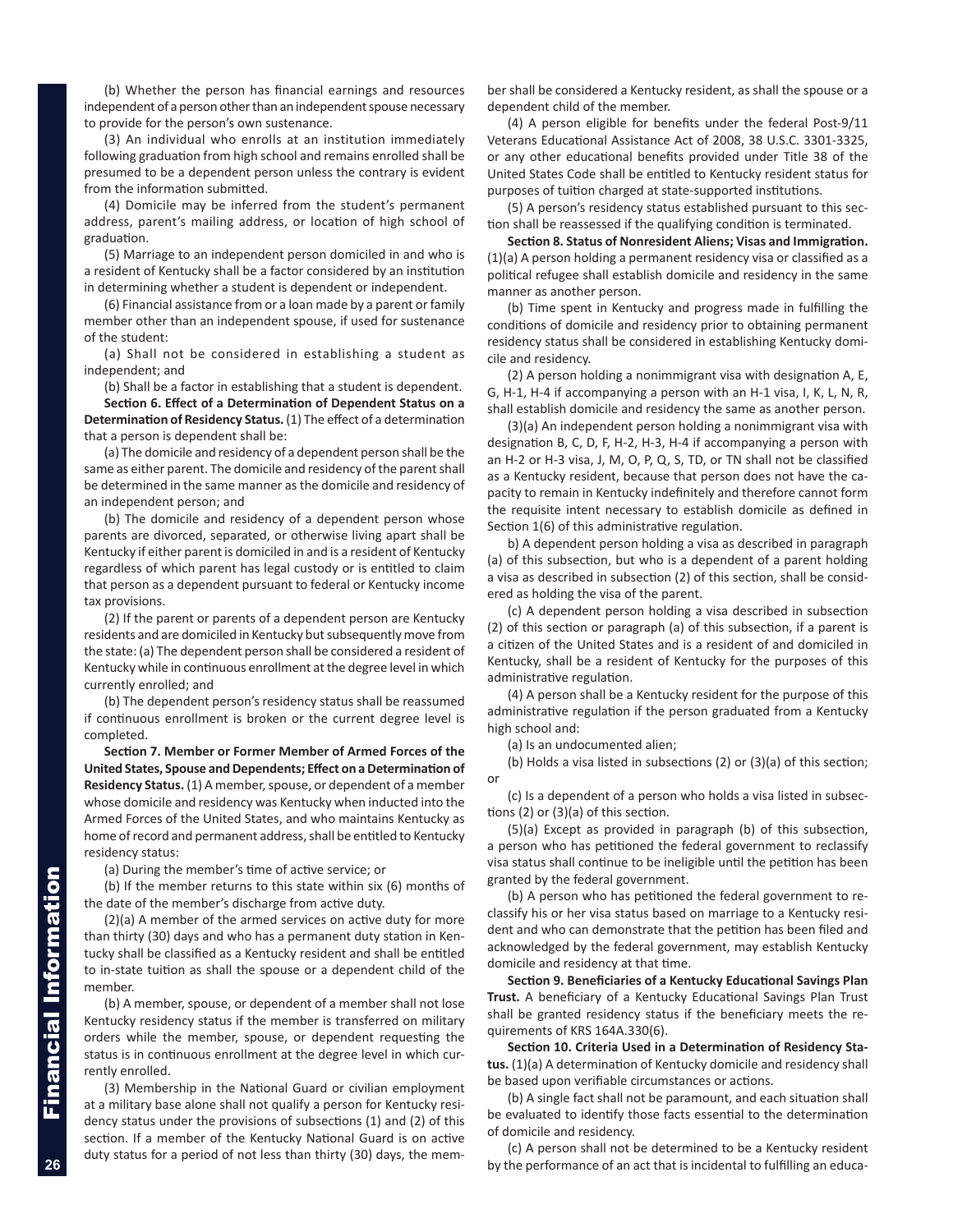tional purpose or by an act performed as a matter of convenience.

(d) Mere physical presence in Kentucky, including living with a relative or friend, shall not be sufficient evidence of domicile and residency.

(e) A student or prospective student shall respond to all requests for information regarding domicile or residency requested by an institution.

(2) The following facts, although not conclusive, shall have probative value in their entirety and shall be individually weighted, appropriate to the facts and circumstances in each determination of residency:

(a) Acceptance of an offer of full-time employment or transfer to an employer in Kentucky or contiguous area while maintaining residence and domicile in Kentucky;

(b) Continuous physical presence in Kentucky while in a nonstudent status for the twelve (12) months immediately preceding the start of the academic term for which a classification of Kentucky residency is sought;

(c)1. Filing a Kentucky resident income tax return for the calendar year preceding the date of application for a change in residency status; or

2. Payment of Kentucky withholding taxes while employed during the calendar year for which a change in classification is sought;

(d) Full-time employment of at least one (1) year while living in Kentucky;

(e) Attendance as a full-time, nonresident student at an out-ofstate institution based on a determination by that school that the person is a resident of Kentucky;

(f) Abandonment of a former domicile or residence and establishing domicile and residency in Kentucky with application to or attendance at an institution following and incidental to the change in domicile and residency;

(g) Obtaining licensing or certification for a professional and occupational purpose in Kentucky;

(h) Payment of real property taxes in Kentucky;

(i) Ownership of real property in Kentucky, if the property was used by the student as a residence preceding the date of application for a determination of residency status;

(j) Marriage of an independent student to a person who was domiciled in and a resident of Kentucky prior to the marriage; and

(k) The extent to which a student is dependent on student financial aid in order to provide basic sustenance.

(3) Except as provided in subsection (4) of this section, the following facts, because of the ease and convenience in completing them, shall have limited probative value in a determination that a person is domiciled in and is a resident of Kentucky:

(a) Kentucky automobile registration;

(b) Kentucky driver's license;

(c) Registration as a Kentucky voter;

(d) Long-term lease of at least twelve (12) consecutive months of noncollegiate housing; and

(e) Continued presence in Kentucky during academic breaks.

(4) The absence of a fact contained in subsection (3) of this section shall have significant probative value in determining that a student is not domiciled in or is not a resident of Kentucky.

**Section 11. Effect of a Change in Circumstances on Residency Status.** (1) If a person becomes independent or if the residency status of a parent or parents of a dependent person changes, an institution shall reassess residency either upon a request by the student or a review initiated by the institution.

(2) Upon transfer to a Kentucky institution, a student's residency status shall be assessed by the receiving institution.

(3) A reconsideration of a determination of residency status for a dependent person shall be subject to the provisions for continuous enrollment, if applicable.

**Section 12. Student Responsibilities.** (1) A student shall report under the proper residency classification, which includes the following actions:

(a) Raising a question concerning residency classification;

(b) Making application for change of residency classification with the designated office or person at the institution; and

(c) Notifying the designated office or person at the institution immediately upon a change in residency.

(2) If a student fails to notify an institutional official of a change in residency, an institutional official may investigate and evaluate the student's residency status.

(3)(a) If a student fails to provide, by the date specified by the institution, information required by an institution in a determination of residency status, the student shall be notified by the institution that the review has been canceled and that a determination has been made.

(b) Notification shall be made by registered mail, return receipt requested.

(c) Notification shall be made within ten (10) calendar days after the deadline for receipt of materials has passed.

(4)(a) The formal hearing conducted by an institution and the final recommended order shall be a final administrative action with no appeal to the Council on Postsecondary Education.

(b) A formal administrative hearing conducted by the Council on Postsecondary Education for residency determinations related to eligibility for the Academic Common Market and Regional Contract Programs shall be conducted pursuant to the provisions of KRS Chapter 13B and 13 KAR 2:070. The recommended order issued by the President of the Council shall be a final administrative action.

(5) A student shall not be entitled to appeal a determination of residency status if the determination made by an institution is because a student has failed to meet published deadlines for the submission of information as set forth in subsection (3) of this section. A student may request a review of a determination of residency status in a subsequent academic term.

**Section 13. Institutional Responsibilities.** Each institution shall: (1) Provide for an administrative appeals process that includes a residency appeals officer to consider student appeals of an initial residency determination and which shall include a provision of fourteen (14) days for the student to appeal the residency appeals officer's determination;

(2) Establish a residency review committee to consider appeals of residency determinations by the residency appeals officer. The residency review committee shall make a determination of student residency status and notify the student in writing within forty-five (45) days after receipt of the student appeal;

(3) Establish a formal hearing process as described in Section 14 of this administrative regulation; and

(4) Establish written policies and procedures for administering the responsibilities established in subsections (1), (2), and (3) of this section and that are:

(a) Approved by the institution's governing board;

(b) Made available to all students; and

(c) Filed with the council.

**Section 14. Formal Institutional Hearing.** (1) A student who appeals a determination of residency by a residency review committee shall be granted a formal hearing by an institution if the request is made by a student in writing within fourteen (14) calendar days after notification of a determination by a residency review committee.

(2) If a request for a formal hearing is received, an institution shall appoint a hearing officer to conduct a formal hearing. The hearing officer shall:

(a) Be a person not involved in determinations of residency at an institution except for formal hearings; and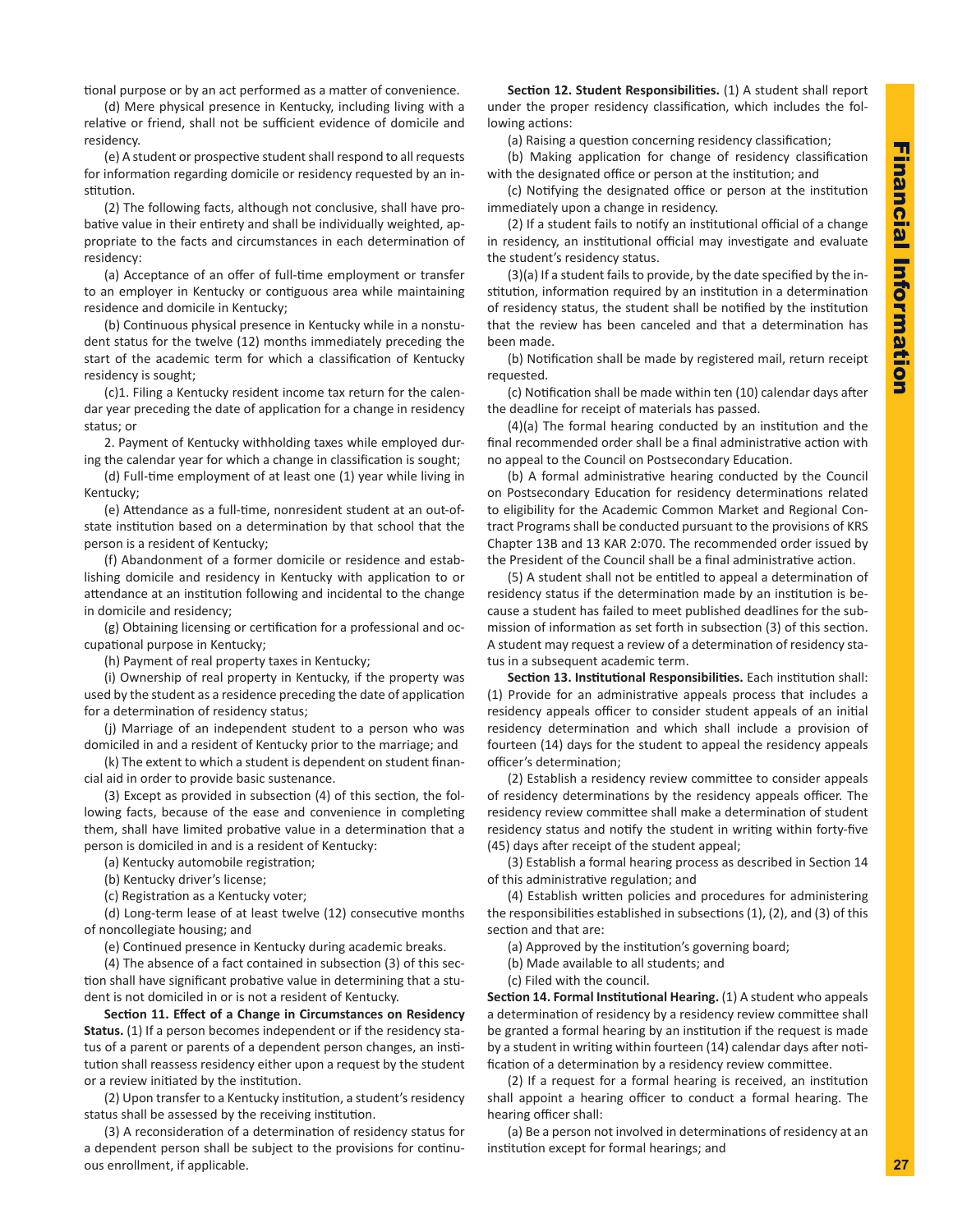<span id="page-9-0"></span>(b) Not be an employee in the same organizational unit as the residency appeals officer.

(3) An institution shall have written procedures for the conduct of a formal hearing that have been adopted by the board of trustees or regents, as appropriate, and that provide for:

(a) A hearing officer to make a recommendation on a residency appeal;

(b) Guarantees of due process to a student that include:

1. The right of a student to be represented by legal counsel; and

2. The right of a student to present information and to present testimony and information in support of a claim of Kentucky residency; and

(c) A recommendation to be issued by the hearing officer.

(4) An institution's formal hearing procedures shall be filed with the Council on Postsecondary Education and shall be available to a student requesting a formal hearing.

**Section 15. Cost of Formal Hearings.** (1) An institution shall pay the cost for all residency determinations including the cost of a formal hearing.

(2) A student shall pay for the cost of all legal representation in support of the student's claim of residency.

(17 Ky.R. 2557; eff. 4-5-1991; Am. 22 Ky.R. 1656; 1988; eff. 5- 16-1996; 23 Ky.R. 3380; 3797; 4099; eff. 6-16-1997; 24 Ky.R. 2136; 2705; 25 Ky.R. 51; eff. 7-13-1998; 25 Ky.R. 2177; 2577; 2827; eff. 6-7-1999; 749; 1238; eff. 11-12-2002; 36 Ky.R. 1083; 1951; 2033-M; eff. 4-2-2010; TAm eff. 11-20-2014; 41 Ky.R. 2108; 42 Ky.R. 9; eff. 7- 13-2015; TAm 7-13-2015).

For additional information, write or call the Office of the Registrar, Murray State University, 113 Sparks Hall, Murray KY 42071-3312; 270-809-5630.

## **Veterans Affairs**

The mission of Murray State's Office of Veterans Affairs is to assist the student veteran with the successful transition from military to university campus life. The Office of Veterans Affairs and the School Certifying Official (SCO) are located at 107 Sparks Hall. To contact the SCO, please call 270-809-3754 or email msu.va@ murraystate.edu. VA education benefit-eligible candidates should contact the SCO immediately concerning general procedures and documents required to complete enrollment certification with the VA regional office. This will help ensure prompt payment of education benefits.

The primary means of communication between the Office of Veterans Affairs and students receiving VA education benefits is via MSU Racermail.

For more information pertaining to requirements and eligibility of various VA education benefits and chapters of benefits can be found on the U.S. Department of Veterans Affairs GI Bill® website at http://www.benefits.va.gov/gibill/. The U.S. Department of Veterans Affairs and/or the U.S. Department of Defense determine all eligibility for Veteran education benefits.

A Veteran Student Organization is available to all service members and veterans, as well as a Veterans Lounge located in Room 300 of Alexander Hall. Contact the Office of Veterans Affairs for more information.

#### **Military Federal Tuition Assistance Post 9/11, (Chap. 33) Yellow Ribbon Program**

Murray State University participates in the U. S. Department of Veterans Affairs Post 9/11, Chap. 33 Yellow Ribbon Program.

If tuition and fee charges exceed the in-state tuition and fee amounts payable under the Post-9/11 GI Bill while the student is enrolled at Murray State University, additional funds may be available through the Yellow Ribbon Program. Institutions of higher learning that enter into a Yellow Ribbon Program Agreement with VA will choose the amount of funds they will contribute toward tuition and fees. VA will match that amount and issue payment directly to the institution on the student's behalf.

Only veterans, or their designated transferees, entitled to the maximum benefit rate may receive this funding. Active duty service members and their spouses are not eligible for this program. However, some child transferees of active duty service members may be eligible if the service member is qualified at the 100% rate. Therefore the student may be eligible if:

• Service member served an aggregate period of active duty after September 10, 2001 of at least 36 months.

• Service member was honorably discharged from active duty for a service connected disability and you served 30 continuous days after September 10, 2001.

• Student is a dependent eligible for Transfer of Entitlement under the Post-9/11 GI Bill based on a veterans service under the eligibility criteria listed above.

#### **In-State Tuition**

Kentucky Administrative Regulation 13 KAR 2:045 allows eligible Veterans of the U.S. Armed Forces and their dependents to receive in-state tuition rates. Section 7 of this KAR specifically states: "... A person eligible for benefits under the federal Post-9/11 Veterans Educational Assistance Act of 2008 (38 U.S.C. 3301 et seg.) or any other federal law authorizing educational benefits for veterans shall be entitled to Kentucky resident status." For more information concerning this KAR and for verification of eligibility, please contact Murray State's Office of Veterans Affairs at 270-809-3754, or email at msu.va@murraystate.edu.

#### **Kentucky National Guard State Tuition Assistance**

Members of the Kentucky Army and Air National Guard may be eligible to receive tuition assistance (TA) up to in-state tuition for full or part-time study at any Kentucky public college or university while funds are available. In order to be eligible, the student must be an active member of the Kentucky Army or Air National Guard, must maintain all minimum standards, be eligible for all positive personnel actions, and have completed Initial Entry Training (IET), or its equivalent. For application availability and registration, please visit https://ky.ngb.army.mil/tuitionstudent/frmlogin.aspx or contact the Boone National Guard Center State TA Manager at 502-607- 1039. The deadlines for National Guard TA requests are October 1st (winter/spring terms) and April 1st (Summer/Fall Terms). **NOTE:** TA will NOT pay the additional amount charged for online courses.

#### **Federal Tuition Assistance**

Active members of the Armed Services may be eligible for federal tuition assistance (TA). In order to be eligible, active members must maintain all minimum standards, be eligible for all positive personnel actions, and must have completed a minimum of one year of creditable service from the date of Initial Entry Training (IET) completion. Service members can take up to 16 semester hours per fiscal year. Federal TA can be used for a post-baccalaureate degree after completing 10 years of military service. Federal TA is capped at \$250 per credit hour up to 130 semester hours for baccalaureate degree completion and 39 semester hours for a master's degree. The method by which the student will apply will be determined by the branch of service. For more information and to apply, please contact the respective unit's education officer. **NOTE:** Service members cannot use Federal TA and VA Education benefits of MGIB Chapter 30 and/or MGIB-SR Chapter 1606/1607 simultaneously for the same course during the same semester as D.O.D. and U.S. Department of Veterans Affairs considers this a duplication of benefits.